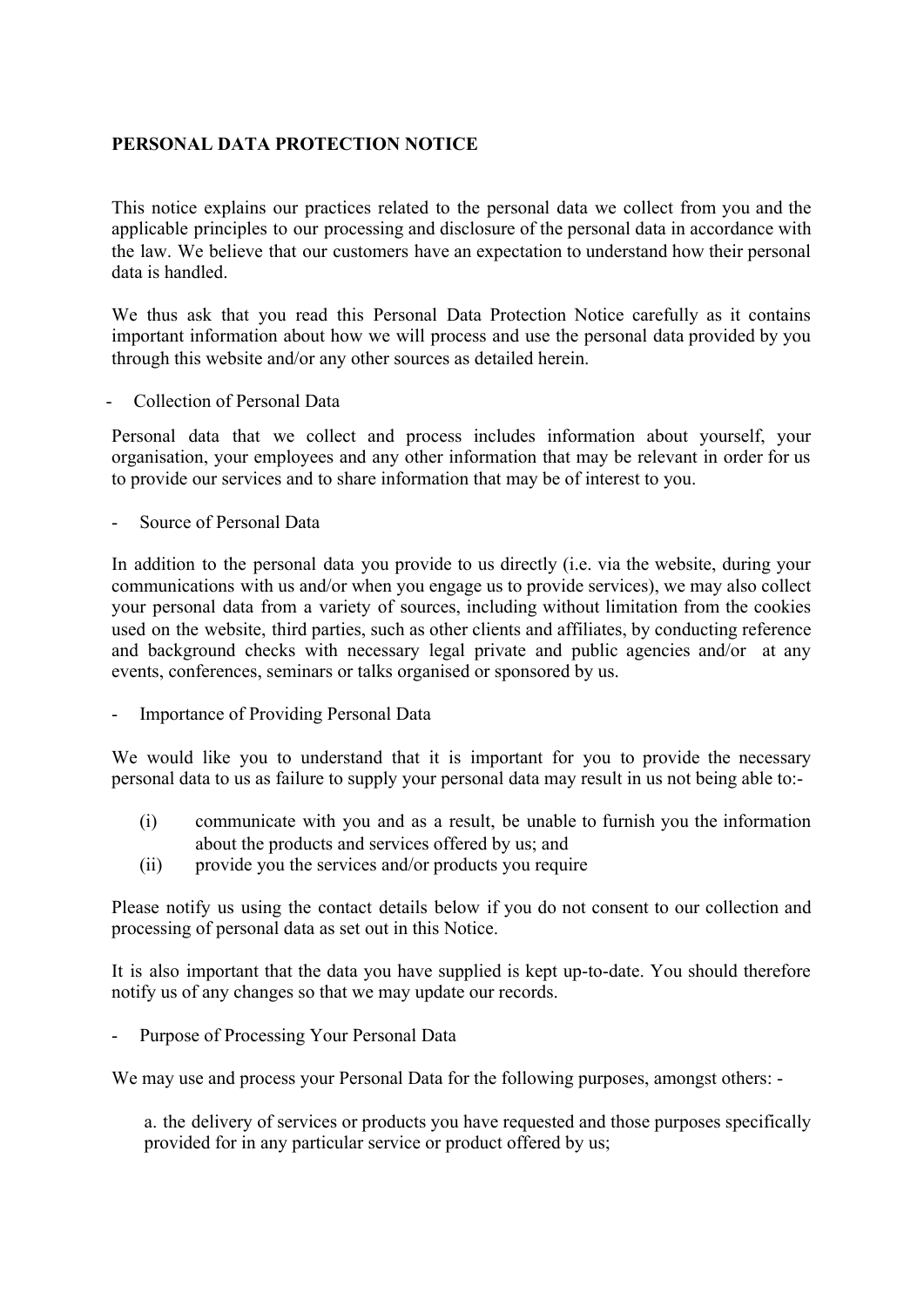b. to facilitate payment for our services;

c. client relationship management procedures;

e. conducting training and awareness programmes, client promotional activities, marketing and client profiling activities in connection with our services and related products;

f. for internal administrative purposes;

g. meeting any legal or regulatory requirements relating to our provision of services and products, and to make disclosure under the requirements of any applicable law, regulation, direction, court order, by-law, guideline, circular, code applicable to us;

h. enable us to send you information by e-mail and/or other telecommunication means (telephone calls or text messages) or social media about products and services offered by us that we think may interest you;

i. to distribute information or details of events, seminars, conferences and talks which may be of interest to you; and

j. to send as reference to our other clients and/or affiliates who may require your organization's services or products;

Should there be a new purpose for the collection of data, we shall inform you accordingly and obtain your concurrence to the same, where necessary.

- Confidential and Secure Disclosure of Personal Data

Where we consider it necessary or appropriate for the purposes of data storage or processing or providing any service or product on our behalf to you, we may transfer Personal Data to a third-party service or product providers within or outside the country in which we are established, under conditions of confidentiality and similar levels of security safeguards. You understand and consent to the transfer of your Personal Data as described herein.

- Data Security & Safeguards

We consider it our responsibility to provide our customers with reasonable protection in respect of their personal data protections. We shall endeavour, where practicable, to instil the appropriate administrative and security safeguards, precautions and procedures in accordance with the applicable laws and regulations to prevent the unauthorized or unlawful processing of your personal data and the accidental loss or destruction of, or damage to, such personal Data.

Your Rights of Access and Correction

Subject to any exceptions under applicable laws, you may at any time hereafter have the right to request: -

i) access to your personal data